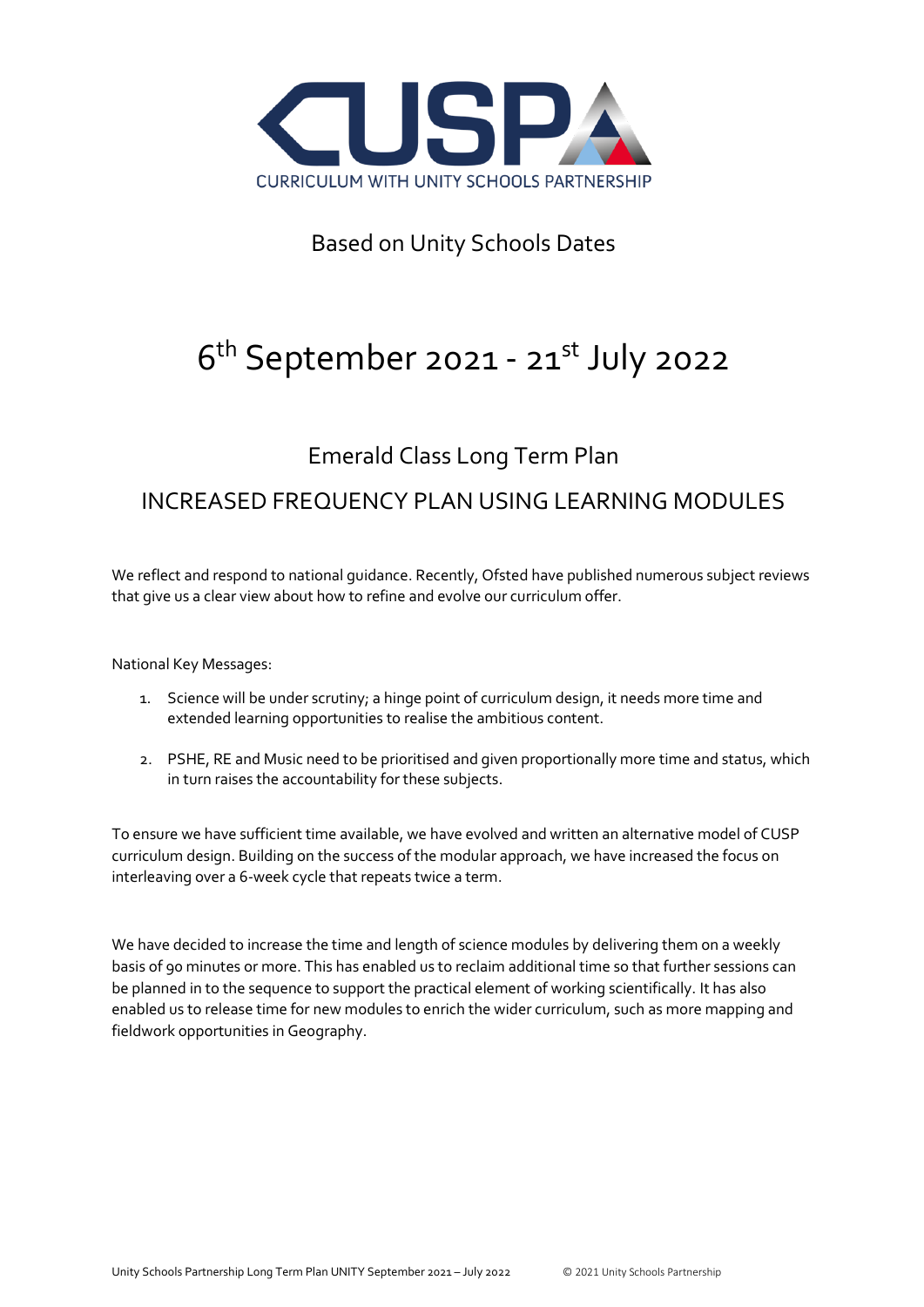| Week 1    |           | Week 2    |           | Week 3    |                  |  |
|-----------|-----------|-----------|-----------|-----------|------------------|--|
| PE        | Geography | <b>PE</b> | History   | PE        | <b>Computing</b> |  |
| Music     | <b>RE</b> | Music     | <b>RE</b> | Music     | <b>RE</b>        |  |
| Geography | PE        | History   | <b>PE</b> | Computing | <b>PE</b>        |  |
| Art       | Art       | Art       | Art       | Art       | Art              |  |
| Maths     | Geography | Maths     | History   | Maths     | Computing        |  |

|           | Week 4    |         | Week 5    |           | Week 6    |
|-----------|-----------|---------|-----------|-----------|-----------|
| <b>PE</b> | Geography | PE      | History   | PE        | Computing |
| Music     | <b>RE</b> | Music   | <b>RE</b> | Music     | RE        |
| Geography | РE        | History | РE        | Computing | PE        |
| דח        |           | nт      | דח        | וח        |           |
| Maths     | Geography | Maths   | History   | Maths     | Computing |

We have suggested at least one double module afternoon above to enable practical subjects like Art or DT to focus for the whole afternoon weekly and not lose time in set up and clearing up. Therefore, there are 5 module slots per week - a double for Art / DT on a rota (see below) and 3 slots for one of Geography/History/Computing per week, enabling those subjects to revisit every 3 weeks.

This model also enables us to make provision for 45 minutes – 1 hour each week for RE and Music. CUSP Reading and Writing is planned over a 28 week programme of study to allow for transition and phonic progression. Y2 - 5 Reading and writing is planned over a 34 week programme of study. Y6 is planned over a 30 week programme of study, allowing for revision modules and transition tasks.

### **Suggested timetable options – KS2**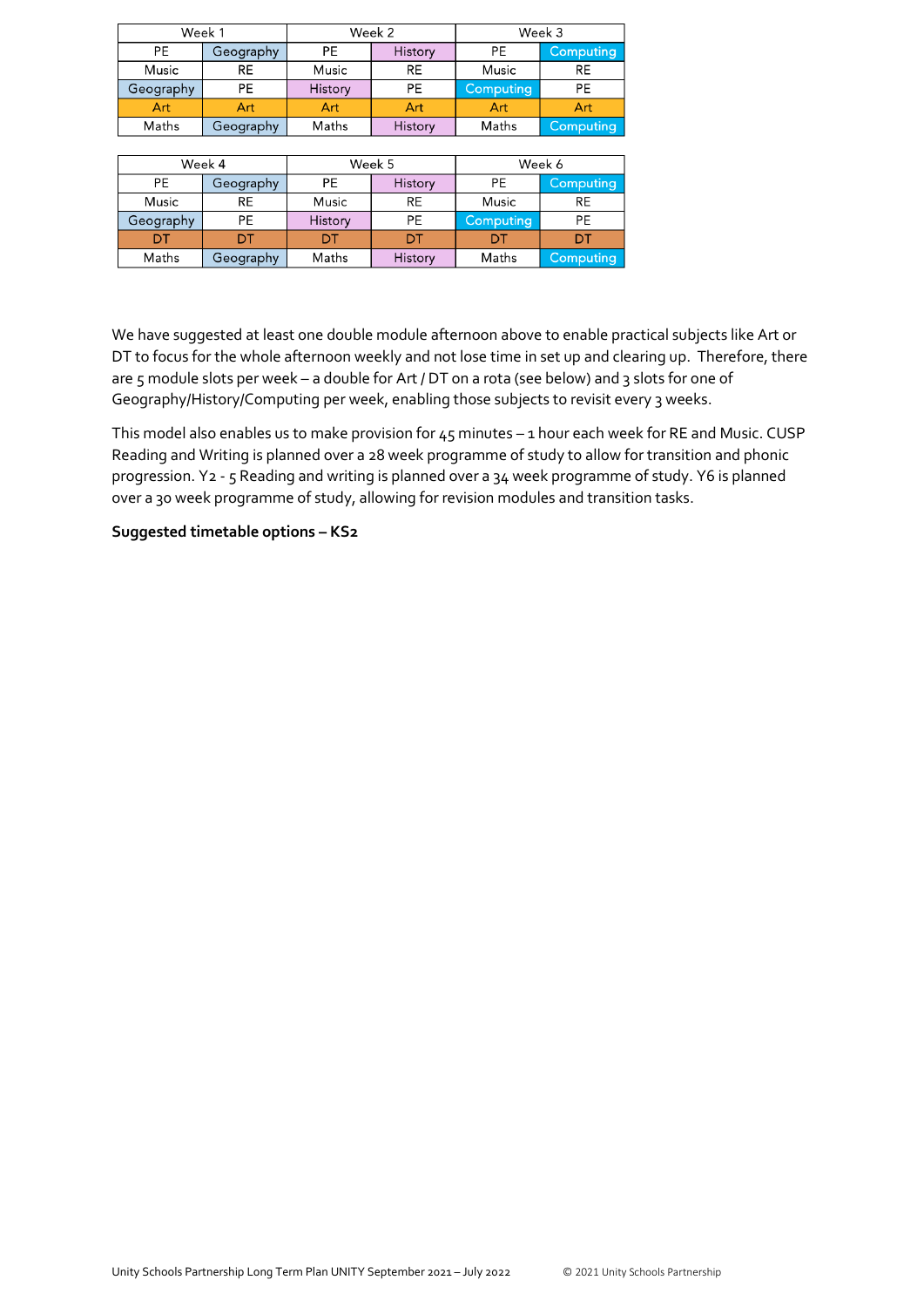# **Year 3 2021 – 2022 curriculum content on a page**

| Autumn 2021                                               | Spring 2022                                      | Summer 2022                                         |
|-----------------------------------------------------------|--------------------------------------------------|-----------------------------------------------------|
| <b>CUSP Reading</b>                                       | Sam Wu is Not Afraid of the Dark.                | Dancing Bear.<br>$\bullet$                          |
| Pebble in my Pocket.<br>$\bullet$                         | My Shadow Robert Louis                           | The Magician's Nephew.<br>$\bullet$                 |
| Greta and the Giant.                                      | Stephenson.                                      |                                                     |
| Leon and the Place Between.                               | Operation Gadgetman.                             |                                                     |
| 'Twas the Night before Christmas Anon.                    |                                                  |                                                     |
|                                                           |                                                  |                                                     |
| <b>CUSP Writing</b>                                       | Non-chronological reports - builds<br>$\bullet$  | Dialogue through narrative (historical<br>$\bullet$ |
| Poetry on a theme (emotions) builds on<br>$\bullet$       | on CUSP UK study.                                | stories) - builds on CUSP Roman study.              |
| CUSP E-safety.                                            | Third person narrative (animal                   | Poetry on a theme.                                  |
| Non-chronological reports builds on CUSP<br>$\bullet$     | stories).                                        | Formal letters to complain - builds on<br>$\bullet$ |
| Rocks and fossils.                                        | Performance poetry (including                    | CUSP Healthy diets.                                 |
| First person narrative descriptions - builds<br>$\bullet$ | poetry from other cultures).                     | Third person narrative (animal stories).            |
| on CUSP Art drawing and observation.                      | Advanced instructional writing.<br>$\bullet$     | Advanced instructional writing - builds on          |
| Dialogue through narrative (historical<br>$\bullet$       | First person narrative descriptions<br>$\bullet$ | CUSP materials, tye-dye, weave and sew.             |
| stories) builds on CUSP The Iron Age.                     | - builds on CUSP UK study.                       |                                                     |
| Formal letters to complain.<br>$\bullet$                  |                                                  |                                                     |
| Performance poetry (including poetry from                 |                                                  |                                                     |
| other cultures.                                           |                                                  |                                                     |
| Maths                                                     |                                                  |                                                     |
|                                                           |                                                  |                                                     |
|                                                           |                                                  |                                                     |
|                                                           |                                                  |                                                     |
| <b>CUSP Art and Design</b>                                |                                                  |                                                     |
| <b>Drawing and painting</b><br>$\bullet$                  | Printmaking                                      | <b>Textiles and collage</b><br>$\bullet$            |
| Printmaking<br>$\bullet$                                  | <b>Textiles and collage</b><br>$\bullet$         | 3D                                                  |
|                                                           |                                                  |                                                     |
| Computing                                                 |                                                  |                                                     |
| Networks and the internet<br>$\bullet$                    | Programming                                      | Databases                                           |
| Emailing                                                  | Digital literacy                                 | Online Safety                                       |
|                                                           | Databases<br>$\bullet$                           |                                                     |
| Design and Technology (Kapow)                             |                                                  |                                                     |
| <b>Textiles</b><br>$\bullet$                              | Mechanical systems - pneumatic                   | Food technology - eating seasonally<br>$\bullet$    |
| Electrical systems - torches<br>$\bullet$                 | toy                                              | Structures - constructing a castle<br>$\bullet$     |
|                                                           | Electrical systems - static                      |                                                     |
|                                                           | electricity                                      |                                                     |
| <b>CUSP Geography</b>                                     |                                                  |                                                     |
| Fieldwork - human and physical features                   | <b>UK Study</b>                                  | Revisit human and physical features                 |
|                                                           |                                                  | NEW OS maps and scale                               |
| <b>CUSP History</b>                                       |                                                  |                                                     |
| Stone Age - Iron Age                                      | Stone Age - Iron Age                             | Rome and the impact on Britain<br>$\bullet$         |
|                                                           | Rome and the impact on Britain                   |                                                     |
|                                                           |                                                  |                                                     |
| Music                                                     | Music                                            | Music                                               |
|                                                           |                                                  |                                                     |
|                                                           |                                                  |                                                     |
|                                                           |                                                  |                                                     |
| MfL                                                       | MfL                                              | MfL                                                 |
| Les instruments<br>$\bullet$                              | En classe                                        | Les habitats<br>$\bullet$                           |
| Les légumes                                               | Les vetements                                    | Boucle d'Or et les Trois Ours                       |
|                                                           |                                                  |                                                     |
|                                                           |                                                  |                                                     |
| PE                                                        | PE                                               | PE                                                  |
| Multi-Skills                                              | Dance                                            | Striking and Fielding                               |
| <b>Invasion Games</b>                                     | Gymnastics                                       | Swimming                                            |
|                                                           |                                                  | Sports Day                                          |
|                                                           |                                                  |                                                     |
| <b>PSHE</b>                                               | <b>PSHE</b>                                      | <b>PSHE</b>                                         |
| Beginning and belonging<br>$\bullet$                      | Working together<br>$\bullet$                    | Managing safety and risk<br>$\bullet$               |
| Digital lifestyles (covered through                       | Financial capability                             | Healthy lifestyles                                  |
| computing)                                                | Sex and relationship education                   |                                                     |
| Family and friends                                        |                                                  |                                                     |
| Anti-bullying                                             |                                                  |                                                     |
| <b>Conflict Resolution</b>                                |                                                  |                                                     |
|                                                           |                                                  |                                                     |
| <b>Discovery RE</b>                                       |                                                  |                                                     |
| Who are the saints of God and why are they                | What do people believe about the                 | What is important for Jews about being<br>$\bullet$ |
| important?                                                | creation of our world?                           | part of God's family?                               |
| What are the special religious texts?                     | Is Easter a festival of new life or              | What do we mean by the bread of life?<br>$\bullet$  |
|                                                           | sacrifice?                                       |                                                     |
|                                                           |                                                  |                                                     |
| <b>CUSP Science</b>                                       |                                                  |                                                     |
| <b>Rocks</b>                                              | Forces and magnets                               | Plants                                              |
| Animals, including humans                                 | Light                                            |                                                     |
| <b>Revisit Rocks</b>                                      |                                                  |                                                     |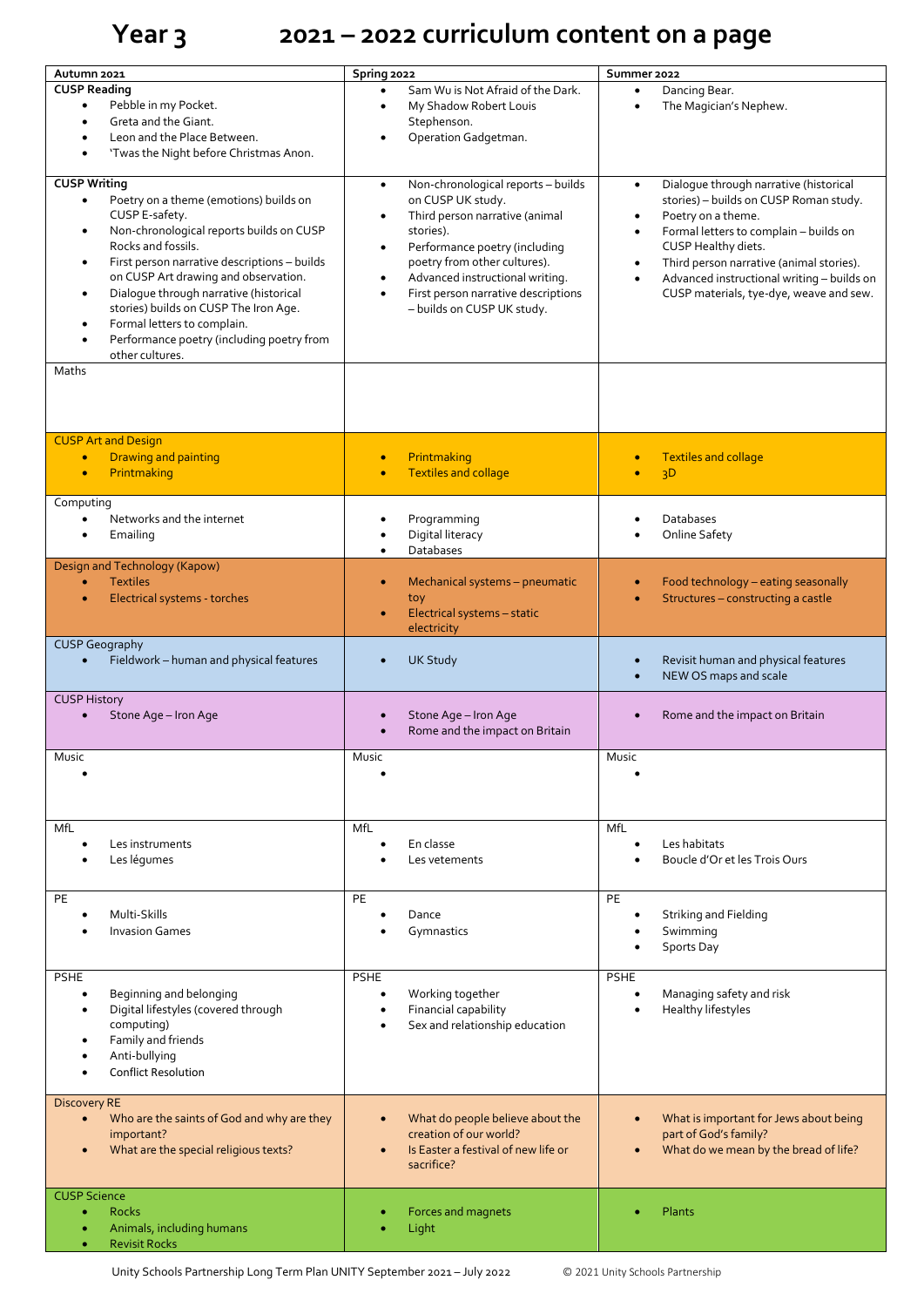Suggested Sequence

|       | YEAR 3 Autumn 2021    |                                                                                                                                                                                                 |                    | <b>Weekly Science</b>                                         |                           |
|-------|-----------------------|-------------------------------------------------------------------------------------------------------------------------------------------------------------------------------------------------|--------------------|---------------------------------------------------------------|---------------------------|
| 6/9   | Geography<br>Art      | Fieldwork - human and physical features<br>Drawing and painting                                                                                                                                 |                    | How are rocks formed?                                         |                           |
| 13/9  | History               | Stone Age - Iron Age                                                                                                                                                                            |                    | What types of rocks are<br>there?                             |                           |
| 20/9  | Art<br>Computing      | Drawing and painting<br>Online safety (in accordance with PSHE curriculum)                                                                                                                      |                    | Can rocks change?                                             |                           |
| 27/9  | Art<br>Geography      | Drawing and painting<br>Fieldwork - human and physical features                                                                                                                                 | Cycle <sub>1</sub> | How can we test a rock to<br>see if it is limestone or chalk? | Rocks                     |
| 4/10  | History               | Stone Age - Iron Age                                                                                                                                                                            |                    | Is soil just dirt? What makes<br>soil?                        |                           |
| 11/10 | Computing             | Online Safety (in accordance with PSHE curriculum)                                                                                                                                              |                    | How are fossils formed?                                       |                           |
| 18/10 |                       |                                                                                                                                                                                                 |                    |                                                               |                           |
| 25/10 |                       | Half Term                                                                                                                                                                                       |                    |                                                               |                           |
| 1/11  | Geography             | Fieldwork - human and physical features<br>Drawing and painting                                                                                                                                 |                    | What effect does the food<br>we eat have?                     |                           |
| 8/11  | Art<br>History<br>Art | Stone Age - Iron Age<br>Drawing and painting                                                                                                                                                    |                    | Where is my skeleton and<br>what does it do?                  |                           |
| 15/11 | Art                   | Printmaking                                                                                                                                                                                     |                    | Where are my muscles and<br>what do they do?                  | Animals, including humans |
| 22/11 | Geography             | Fieldwork - human and physical features                                                                                                                                                         | Cycle 2            |                                                               |                           |
| 29/11 | History               | Stone Age - Iron Age                                                                                                                                                                            |                    | How are rocks formed and<br>what types are there?             |                           |
| 6/12  |                       |                                                                                                                                                                                                 |                    | Remember: how can rocks<br>change?                            | Revisit Rocks             |
| 13/12 |                       | Use these flexible blocks to enrich the curriculum.<br>The time can be allocated to any term you, for example you could use it to support local mapwork,<br>science fieldwork or museum visits. |                    | Remember: how are fossils<br>formed and how do we<br>know?    |                           |
| 20/12 |                       | Christmas break                                                                                                                                                                                 |                    |                                                               |                           |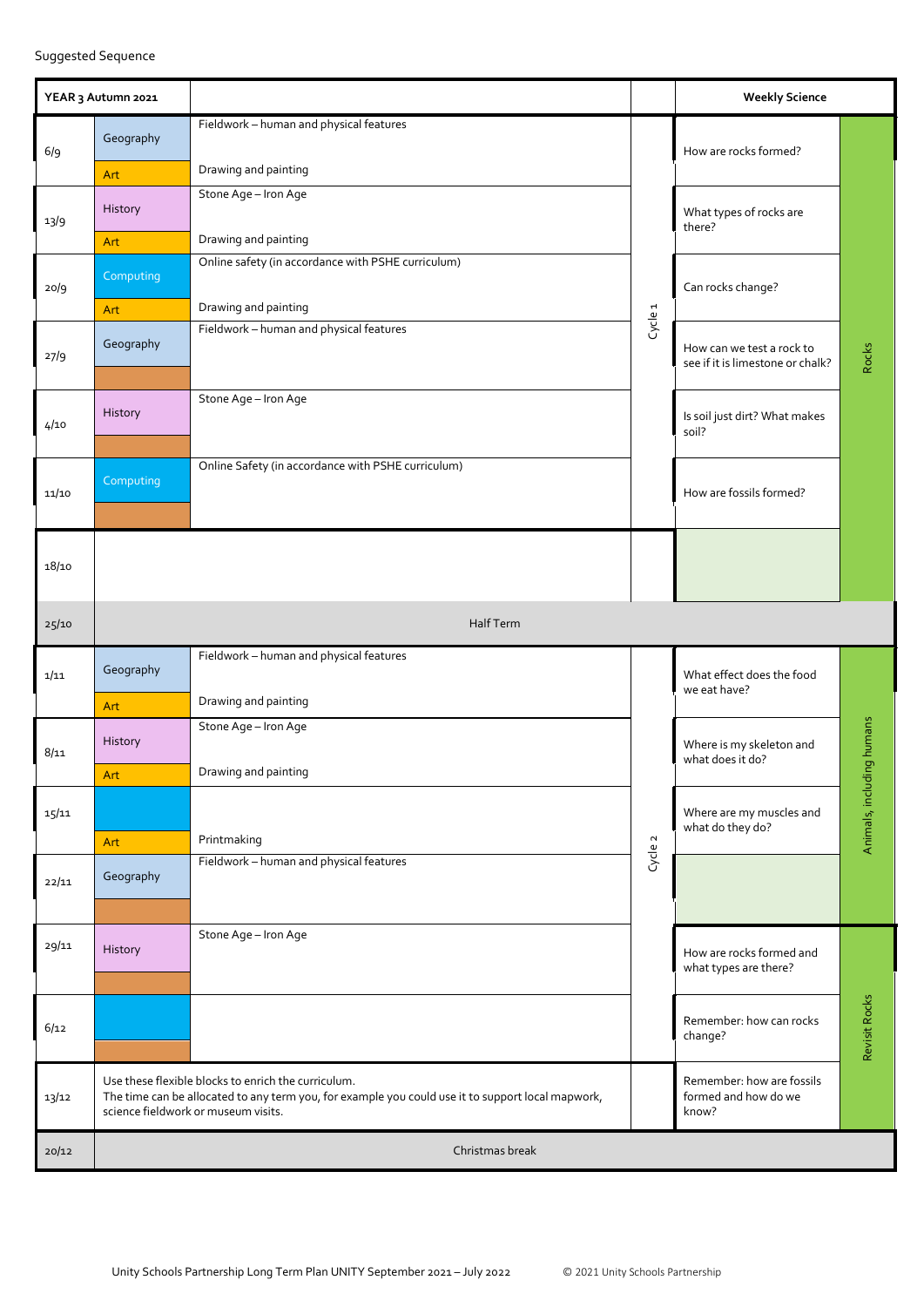|      | YEAR 3 Spring 2022 |                                                                                                                                                                                                 |                  | <b>Weekly Science</b>                                                                     |                    |  |  |
|------|--------------------|-------------------------------------------------------------------------------------------------------------------------------------------------------------------------------------------------|------------------|-------------------------------------------------------------------------------------------|--------------------|--|--|
| 3/1  | Geography<br>Art   | <b>UK Study</b><br>Printmaking                                                                                                                                                                  |                  | What are contact forces?                                                                  |                    |  |  |
| 10/1 | History            | Stone Age - Iron Age                                                                                                                                                                            |                  | How do surfaces affect the<br>motion of an object?                                        |                    |  |  |
|      | Art                | Printmaking                                                                                                                                                                                     |                  |                                                                                           |                    |  |  |
| 17/1 | Computing          | Programming - Scratch                                                                                                                                                                           |                  | How does friction affect<br>moving objects?                                               |                    |  |  |
|      | Art                | Printmaking                                                                                                                                                                                     | $\sim$<br>Cycle: |                                                                                           |                    |  |  |
| 24/1 | Geography          | <b>UK Study</b>                                                                                                                                                                                 |                  | What is a non-contact force?<br>How is this different to a<br>contact force?              | Forces and magnets |  |  |
|      | DT                 | Mechanical systems - pneumatic toy                                                                                                                                                              |                  |                                                                                           |                    |  |  |
| 31/1 | History            | Stone Age - Iron Age                                                                                                                                                                            |                  | How do magnets attract and<br>repel?                                                      |                    |  |  |
|      | <b>DT</b>          | Mechanical systems - pneumatic toy                                                                                                                                                              |                  |                                                                                           |                    |  |  |
| 7/2  | Computing          | Programming - Scratch                                                                                                                                                                           |                  | Which materials are magnetic?<br>Forces and magnetism                                     |                    |  |  |
|      | <b>DT</b>          | Mechanical systems - pneumatic toy                                                                                                                                                              |                  | summary                                                                                   |                    |  |  |
| 14/2 | Geography          | <b>UK Study</b>                                                                                                                                                                                 |                  |                                                                                           |                    |  |  |
|      | Art                | Textiles and collage                                                                                                                                                                            |                  |                                                                                           |                    |  |  |
| 21/2 |                    | Half term                                                                                                                                                                                       |                  |                                                                                           |                    |  |  |
| 28/2 | History            | Rome and the impact on Britain                                                                                                                                                                  |                  | Do we need light to see<br>things? Remember: what are<br>light sources and what are not   |                    |  |  |
|      | Art                | Textiles and collage                                                                                                                                                                            |                  | light sources?                                                                            |                    |  |  |
| 7/3  | Computing          | Digital literacy                                                                                                                                                                                |                  |                                                                                           |                    |  |  |
|      | Art                | Textiles and collage                                                                                                                                                                            | Cycle 4          |                                                                                           |                    |  |  |
| 14/3 | Geography          | UK Study                                                                                                                                                                                        |                  | How are shadows formed?                                                                   |                    |  |  |
|      | <b>DT</b>          | Electrical systems - static electricity                                                                                                                                                         |                  |                                                                                           | Light              |  |  |
| 21/3 | History            | Rome and the impact on Britain                                                                                                                                                                  |                  |                                                                                           |                    |  |  |
|      | <b>DT</b>          | Electrical systems - static electricity                                                                                                                                                         |                  |                                                                                           |                    |  |  |
| 28/3 | Computing          | Databases                                                                                                                                                                                       |                  | What happens to the size of a<br>shadow when the object<br>moves closer to, or away from, |                    |  |  |
|      | <b>DT</b>          | Electrical systems - static electricity                                                                                                                                                         |                  | the light source?                                                                         |                    |  |  |
| 4/4  |                    | Use these flexible blocks to enrich the curriculum.<br>The time can be allocated to any term you, for example you could use it to support local mapwork,<br>science fieldwork or museum visits. |                  |                                                                                           |                    |  |  |
|      | Easter break       |                                                                                                                                                                                                 |                  |                                                                                           |                    |  |  |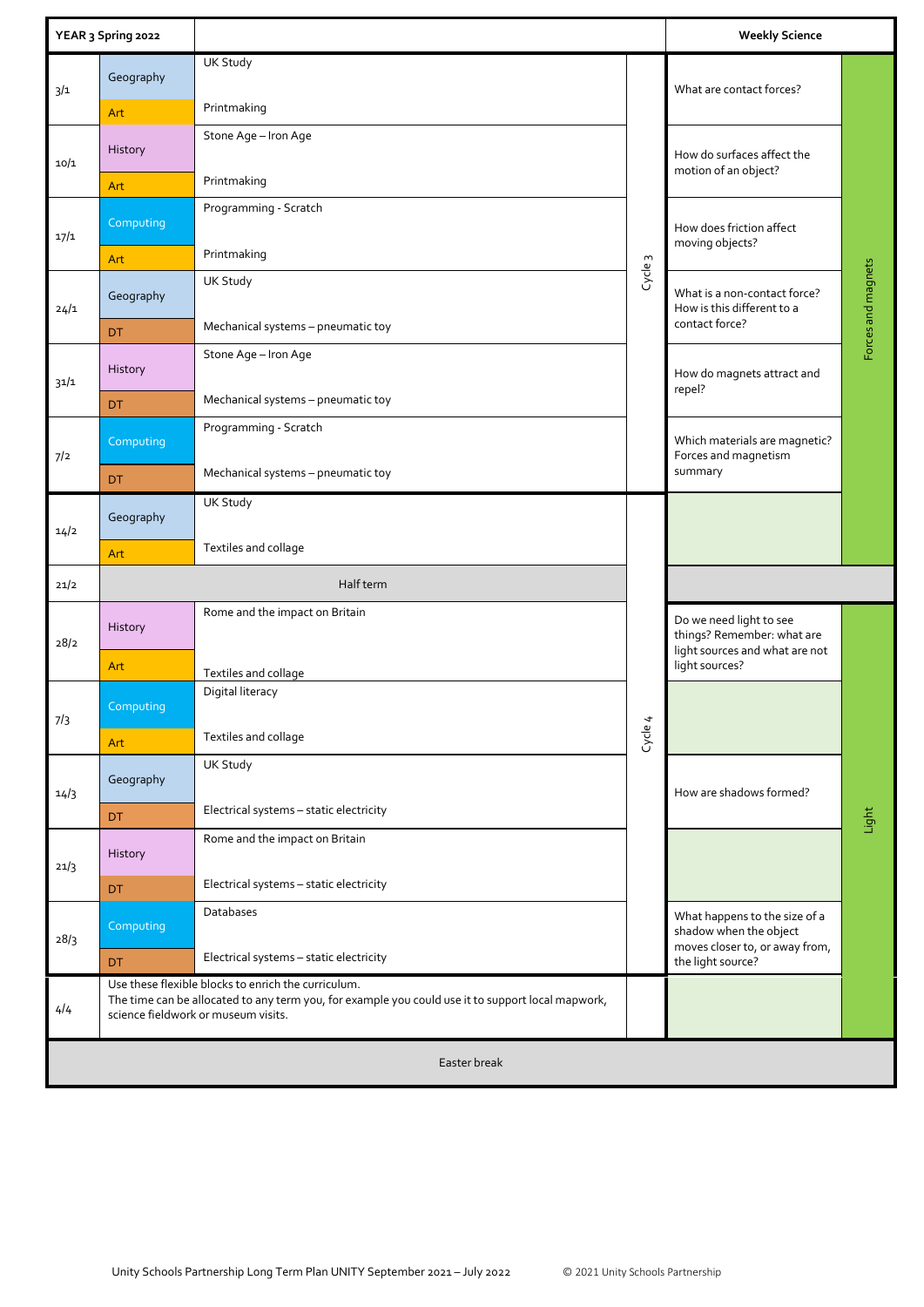|      | YEAR 3 Summer 2022 |                                     |                            | <b>Weekly Science</b>                                     |        |
|------|--------------------|-------------------------------------|----------------------------|-----------------------------------------------------------|--------|
| 25/4 | Geography          | Revisit human and physical features |                            | What are the parts of a<br>flowering plant? What do they  |        |
|      | Art                | Textiles and collage                |                            | do?                                                       |        |
| 2/5  | History            | Rome and the impact on Britain      |                            |                                                           |        |
|      | Art                | Textiles and collage                |                            |                                                           |        |
| 9/5  | Computing          | Databases                           |                            | Do all plants need the same<br>things to thrive and grow? | Plants |
|      | Art                | 3D                                  |                            |                                                           |        |
| 16/5 | Geography          | Revisit human and physical features | Cycle 5                    |                                                           |        |
|      | DT                 | Food technology - eating seasonally |                            |                                                           |        |
| 23/5 | History            | Rome and the impact on Britain      |                            | How do leaves make food for<br>the plant?                 |        |
|      | DT                 | Food technology - eating seasonally |                            |                                                           |        |
| 30/5 |                    | Half Term                           |                            |                                                           |        |
| 6/6  | Computing          | Online Safety                       |                            |                                                           |        |
|      | <b>DT</b>          | Food technology - eating seasonally |                            |                                                           |        |
| 13/6 | Geography          | NEW - OS maps and scale             |                            | How does water move<br>through a plant?                   |        |
|      | Art                | 3D                                  |                            |                                                           |        |
| 20/6 | History            | Rome and the impact on Britain      |                            |                                                           |        |
|      | Art                | 3D                                  |                            |                                                           |        |
| 27/6 | Computing          | <b>Online Safety</b>                |                            | What do flowers do?                                       | Plants |
|      | Art                | 3D                                  | $\circ$<br>$\mathbbmss{D}$ |                                                           |        |
| 4/7  | Geography          | NEW - OS maps and scale             | <b>G</b>                   |                                                           |        |
|      | DT                 | Structures - constructing a castle  |                            |                                                           |        |
| 11/7 | History            | Rome and the impact on Britain      |                            | What is pollination?                                      |        |
|      | DT                 | Structures - constructing a castle  |                            |                                                           |        |
| 18/7 | Computing          | <b>Online Safety</b>                |                            |                                                           |        |
|      | DT                 | Structures - constructing a castle  |                            |                                                           |        |
| 22/7 |                    | Summer break                        |                            |                                                           |        |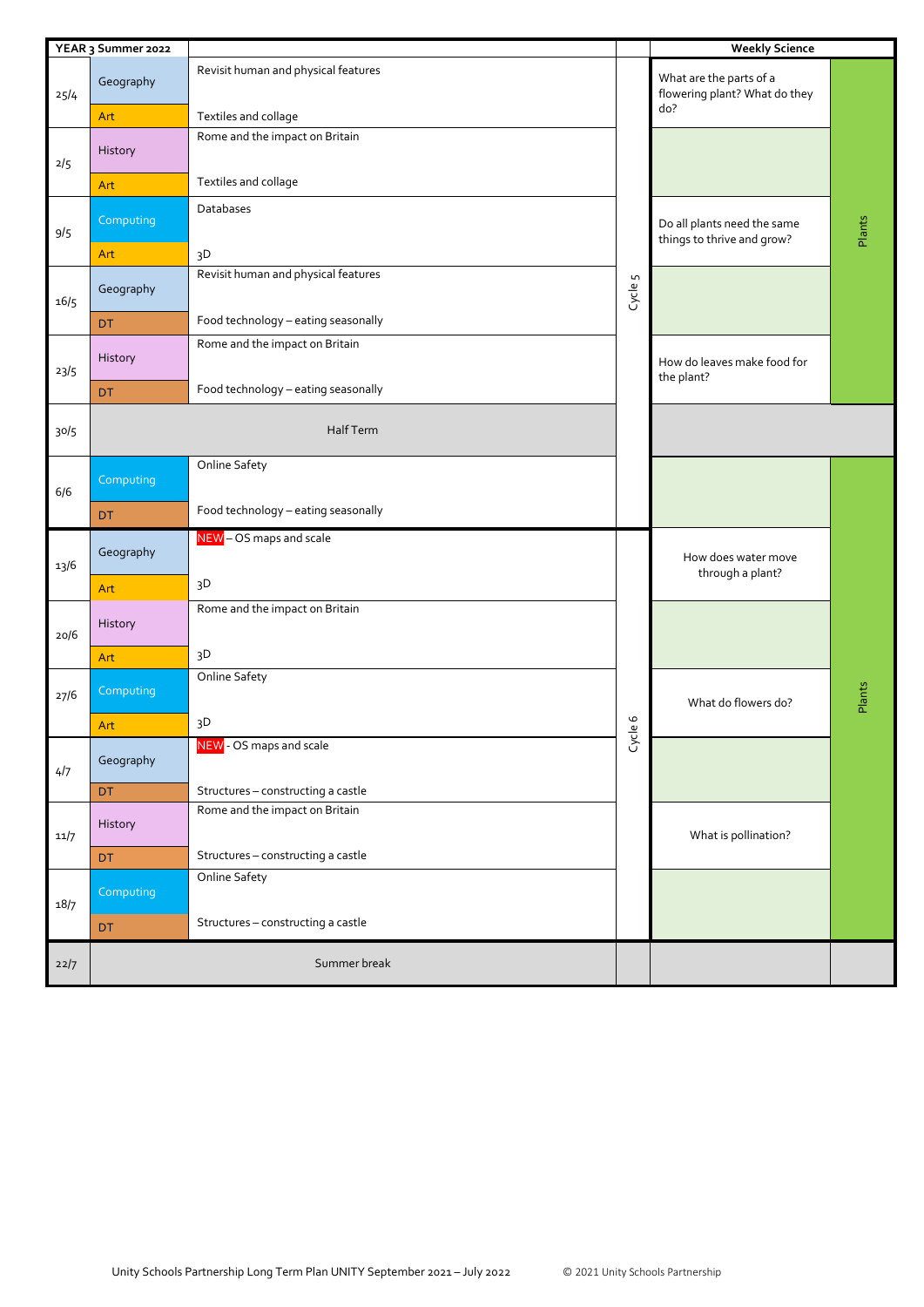# **Year 4 2022 – 2023 curriculum content on a page**

| Autumn 2021                                                                   | Spring 2022                                         | Summer 2022                                             |
|-------------------------------------------------------------------------------|-----------------------------------------------------|---------------------------------------------------------|
| <b>CUSP Reading</b>                                                           | Young, Gifted and Black.<br>$\bullet$               | Varjak Paw.<br>$\bullet$                                |
| The Queen's Nose.<br>$\bullet$                                                | Wind in the Willows.<br>$\bullet$                   | The girl who stole an elephant.<br>$\bullet$            |
| The Boy at the back of the class.<br>$\bullet$                                | Caged Bird.                                         | The Jabberwocky - Lewis Carroll.                        |
| The Raven - Edgar Allen Poe.<br>$\bullet$                                     | Maya Angelou.<br>$\bullet$                          |                                                         |
|                                                                               | The Walrus and the Carpenter-                       |                                                         |
|                                                                               | Lewis Carroll.                                      |                                                         |
| <b>CUSP Writing</b>                                                           | Poems which explore form.<br>$\bullet$              | Newspaper reports - builds on CUSP<br>$\bullet$         |
| Third person adventure stories - builds on<br>$\bullet$                       | Explanatory texts - builds on CUSP<br>$\bullet$     | Ancient Egyptians.                                      |
| CUSP habitats.                                                                | human digestion.                                    | First person diary entries (imaginative) -<br>$\bullet$ |
| Newspaper reports - builds on CUSP Anglo-<br>$\bullet$                        | Critical analysis of narrative poetry.<br>$\bullet$ | builds on CUSP Archaeologists and                       |
| Saxons and Viking struggle for England.                                       | Stories from other cultures - builds                | Tutankhamun.                                            |
| First person diary entries (imaginative) -<br>$\bullet$                       | on CUSP World countries.                            | Explanatory texts - builds on CUSP states<br>$\bullet$  |
| builds on CUSP Vikings.                                                       | Persuasive writing - builds on<br>$\bullet$         | of matter.                                              |
| Poems which explore form.<br>$\bullet$                                        | CUSP electrical systems.                            | Critical analysis of narrative poetry.<br>$\bullet$     |
| Persuasive writing (adverts).<br>٠<br>Stories from other cultures - builds on |                                                     | Third person adventure stories.<br>$\bullet$            |
| $\bullet$<br>CUSP world locations.                                            |                                                     |                                                         |
| Maths                                                                         |                                                     |                                                         |
|                                                                               |                                                     |                                                         |
|                                                                               |                                                     |                                                         |
|                                                                               |                                                     |                                                         |
|                                                                               |                                                     |                                                         |
| <b>Art and Design</b>                                                         |                                                     |                                                         |
| <b>Drawing</b><br>$\bullet$                                                   | Printmaking<br>$\bullet$                            | 3D                                                      |
| Painting<br>$\bullet$                                                         |                                                     |                                                         |
|                                                                               |                                                     |                                                         |
| Computing                                                                     |                                                     |                                                         |
| Online safety<br>$\bullet$                                                    | Investigating weather                               | Collaborative learning                                  |
| Further coding with Scratch<br>$\bullet$                                      | Website design                                      | Computational thinking                                  |
|                                                                               |                                                     |                                                         |
| <b>Design and Technology</b>                                                  |                                                     |                                                         |
| Food technology<br>$\bullet$                                                  | Mechanical systems - slingshot car                  | Textiles - fastenings<br>$\bullet$                      |
| Electrical systems - torches<br>$\bullet$                                     | <b>Structures - Pavilions</b>                       |                                                         |
| Geography                                                                     |                                                     |                                                         |
| <b>Rivers</b><br>$\bullet$                                                    | Latitude and longitude                              | Rivers revisited                                        |
| Latitude and longitude<br>$\bullet$                                           | Water cycle                                         | Fieldwork and mapping                                   |
|                                                                               |                                                     |                                                         |
|                                                                               |                                                     |                                                         |
| History                                                                       |                                                     |                                                         |
| Anglo-Saxons                                                                  | Vikings                                             | Ancient civilisation - Egypt                            |
|                                                                               | Ancient civilisation - Egypt                        |                                                         |
|                                                                               |                                                     |                                                         |
| Music                                                                         | Music                                               | Music                                                   |
|                                                                               |                                                     |                                                         |
|                                                                               |                                                     |                                                         |
| MfL                                                                           | MfL                                                 | MfL                                                     |
| Core vocabulary<br>$\bullet$                                                  | Les animaux                                         | Je peux                                                 |
| J'apprends le francais<br>$\bullet$                                           | Les fruits                                          | Le Petit Chaperon Rouge                                 |
|                                                                               |                                                     |                                                         |
| PE                                                                            | PE                                                  | PE                                                      |
| Multi-Skills<br>$\bullet$                                                     | Dance                                               | Striking and Fielding                                   |
| <b>Invasion Games</b>                                                         | Gymnastics                                          | Swimming                                                |
|                                                                               |                                                     | Sports Day                                              |
| <b>PSHE</b>                                                                   | <b>PSHE</b>                                         | <b>PSHE</b>                                             |
| Rules and responsabilities<br>$\bullet$                                       | Diversity and communities                           | Personal safety                                         |
| Digital lifestyles (covered through<br>$\bullet$                              | Drug Education                                      | Sex and relationships education                         |
| computing)                                                                    |                                                     | Managing change<br>٠                                    |
| My emotions                                                                   |                                                     |                                                         |
| Anti-bullying<br>$\bullet$                                                    |                                                     |                                                         |
| <b>RE</b>                                                                     |                                                     |                                                         |
| How and why are churches different?                                           | Why is prayer important to                          | Is it fair?                                             |
| What moral guidance do sacred texts<br>$\bullet$                              | Muslims?                                            | Why do some people go on a spiritual                    |
| provide?                                                                      | Why should we give peace a                          | journey?                                                |
|                                                                               | chance?                                             |                                                         |
| <b>Science</b>                                                                |                                                     |                                                         |
| Living things and their habitats<br>$\bullet$                                 | Animals, including humans                           | Sound                                                   |
| Electricity<br>۰                                                              |                                                     | <b>States of matter</b>                                 |
|                                                                               |                                                     |                                                         |

Suggested Sequence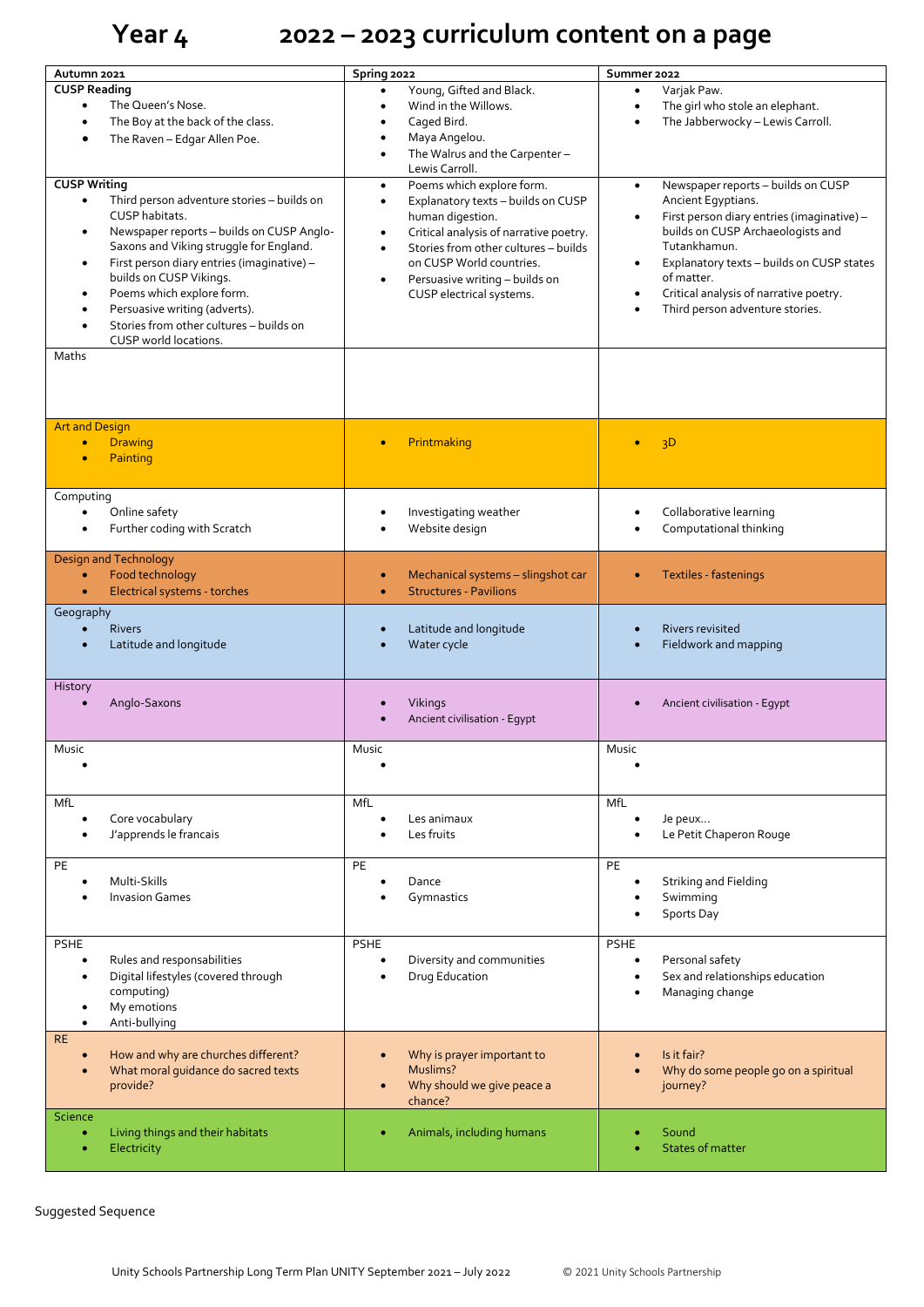|       | YEAR 4 Autumn 2021 |                                                                                                                                                                                                 |                    | <b>Weekly Science</b>                                  |                                  |
|-------|--------------------|-------------------------------------------------------------------------------------------------------------------------------------------------------------------------------------------------|--------------------|--------------------------------------------------------|----------------------------------|
| 6/9   | Geography<br>Art   | Rivers<br>Drawing                                                                                                                                                                               |                    | What are the characteristics<br>of living things?      |                                  |
| 13/9  | History            | Anglo-Saxon Kingdoms                                                                                                                                                                            |                    | What animals are<br>vertebrates?                       |                                  |
|       | Art                | Drawing                                                                                                                                                                                         |                    |                                                        |                                  |
| 20/9  | Computing          | Online safety                                                                                                                                                                                   |                    | What animals are<br>invertebrates?                     |                                  |
|       | Art                | Drawing                                                                                                                                                                                         | Cycle <sub>1</sub> |                                                        |                                  |
| 27/9  | Geography          | Rivers                                                                                                                                                                                          |                    | What groups are plants<br>classified in?               | Living things and their habitats |
|       | <b>DT</b>          | Food technology                                                                                                                                                                                 |                    |                                                        |                                  |
| 4/10  | History            | Anglo-Saxon Kingdoms                                                                                                                                                                            |                    | What is classification? How<br>do I use a key?         |                                  |
|       | DT                 | Food technology                                                                                                                                                                                 |                    |                                                        |                                  |
| 11/10 | Computing          | Online safety                                                                                                                                                                                   |                    | What happens if the<br>environment in a habitat        |                                  |
|       | DT                 | Food technolgy                                                                                                                                                                                  |                    | changes?                                               |                                  |
| 18/10 |                    | Use these flexible blocks to enrich the curriculum.<br>The time can be allocated to any term you, for example you could use it to support local mapwork,<br>science fieldwork or museum visits. |                    |                                                        |                                  |
| 25/10 |                    | <b>Half Term</b>                                                                                                                                                                                |                    |                                                        |                                  |
| 1/11  | Geography          | Rivers                                                                                                                                                                                          |                    |                                                        | things and their                 |
|       | Art                | Painting                                                                                                                                                                                        |                    |                                                        |                                  |
| 8/11  | History            | Anglo-Saxon Kingdoms                                                                                                                                                                            |                    |                                                        | habitats<br>Living               |
|       | Art                | Painting                                                                                                                                                                                        |                    |                                                        |                                  |
| 15/11 | Computing          | Further coding with scratch                                                                                                                                                                     |                    | What appliances use<br>electricity? What sort of       |                                  |
|       | Art                | Painting                                                                                                                                                                                        |                    | power makes them work?                                 |                                  |
| 22/11 | Geography          | Latitude and longitude                                                                                                                                                                          | Cycle 2            | What are the components in<br>a simple series circuit? |                                  |
|       | <b>DT</b>          | Electrical systems - torches                                                                                                                                                                    |                    |                                                        |                                  |
| 29/11 | History            | Anglo-Saxon Kingdoms                                                                                                                                                                            |                    | What are the effects of<br>changing circuit components | Electricity                      |
|       | DT                 | Electrical systems - torches                                                                                                                                                                    |                    | and batteries?                                         |                                  |
| 6/12  | Computing          | Further coding with scratch                                                                                                                                                                     |                    |                                                        |                                  |
|       | DT.                | Electrical systems - torches                                                                                                                                                                    |                    |                                                        |                                  |
| 13/12 |                    | Use these flexible blocks to enrich the curriculum.<br>The time can be allocated to any term you, for example you could use it to support local mapwork,<br>science fieldwork or museum visits. |                    |                                                        |                                  |
| 20/12 |                    | Christmas break                                                                                                                                                                                 |                    |                                                        |                                  |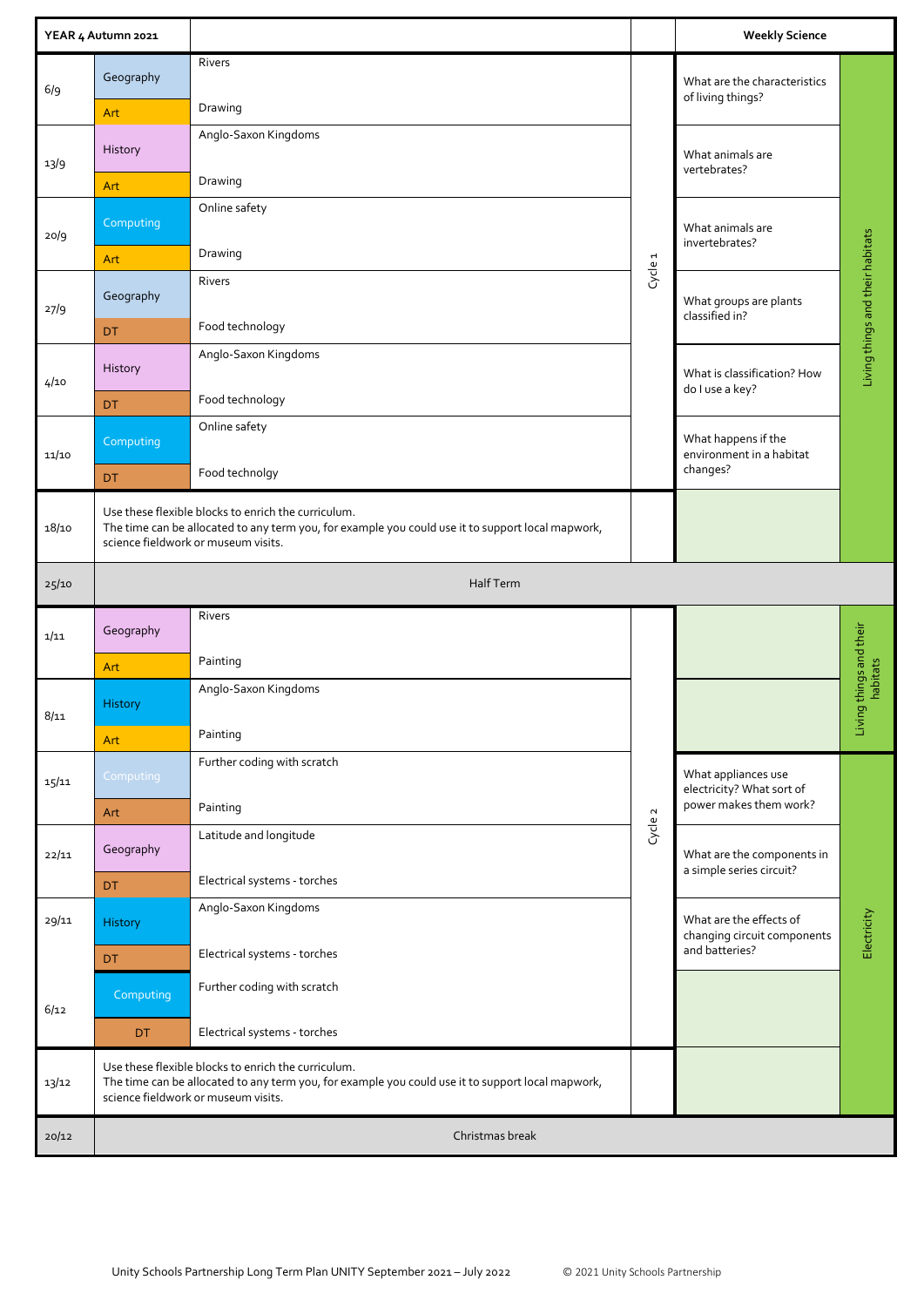|      | YEAR 4 Spring 2022 |                                                                                                                                                                                                 |                           | <b>Weekly Science</b>                                              |                           |
|------|--------------------|-------------------------------------------------------------------------------------------------------------------------------------------------------------------------------------------------|---------------------------|--------------------------------------------------------------------|---------------------------|
| 3/1  | Geography<br>Art   | Latitude and longitude<br>Printmaking                                                                                                                                                           |                           | What teeth do humans have?<br>What do they do?                     | Animals, including humans |
| 10/1 | History            | Vikings                                                                                                                                                                                         |                           | How does our mouth and teeth<br>help digestion? What's the         |                           |
| 17/1 | Art<br>Computing   | Printmaking<br>Investigating weather                                                                                                                                                            |                           | process?<br>Can teeth tell us what animals                         |                           |
|      | Art                | Printmaking                                                                                                                                                                                     | Cycle <sub>3</sub>        | eat?                                                               |                           |
| 24/1 | Geography          | Latitude and longitude                                                                                                                                                                          |                           | What are the parts of the<br>digestive system?<br>What do they do? |                           |
|      | <b>DT</b>          | Mechanical systems - slingshot car<br>Vikings                                                                                                                                                   |                           |                                                                    |                           |
| 31/1 | History            |                                                                                                                                                                                                 |                           | How does digestion work?<br>What's the process?                    |                           |
|      | DT.                | Mechanical systems - slingshot car<br>Investigating weather                                                                                                                                     |                           |                                                                    |                           |
| 7/2  | Computing          | Mechanical systems - slingshot car                                                                                                                                                              |                           | How does digestion work?<br>What's the process?                    |                           |
|      | <b>DT</b>          | Water cycle                                                                                                                                                                                     |                           |                                                                    |                           |
| 14/2 | Geography          | New module?                                                                                                                                                                                     |                           |                                                                    |                           |
|      | Art                |                                                                                                                                                                                                 |                           |                                                                    |                           |
| 21/2 |                    | Half term                                                                                                                                                                                       |                           |                                                                    |                           |
| 28/2 | History            | Vikings                                                                                                                                                                                         |                           | What are food chains How do<br>they work?                          |                           |
|      | Art                | New module?                                                                                                                                                                                     |                           |                                                                    |                           |
| 7/3  | Computing          | Website design                                                                                                                                                                                  | 4                         | How do I construct and<br>interpret a food chain?                  |                           |
|      | Art                | New module?                                                                                                                                                                                     | $\frac{1}{\sqrt{2}}$<br>ଫ |                                                                    |                           |
| 14/3 | Geography          | Water cycle                                                                                                                                                                                     |                           | SUMMARY<br>How are teeth, digestion and                            |                           |
|      | DT.                | Structures - Pavilions                                                                                                                                                                          |                           | food chains connected                                              |                           |
| 21/3 | History            | Ancient civilisation - Egypt                                                                                                                                                                    |                           |                                                                    | Animals, including humans |
|      | DT.                | <b>Structures - Pavilions</b>                                                                                                                                                                   |                           |                                                                    |                           |
| 28/3 | Computing          | Website design                                                                                                                                                                                  |                           |                                                                    |                           |
|      | DT.                | <b>Structures - Pavilions</b>                                                                                                                                                                   |                           |                                                                    |                           |
| 4/4  |                    | Use these flexible blocks to enrich the curriculum.<br>The time can be allocated to any term you, for example you could use it to support local mapwork,<br>science fieldwork or museum visits. |                           |                                                                    |                           |
|      |                    | Easter break                                                                                                                                                                                    |                           |                                                                    |                           |